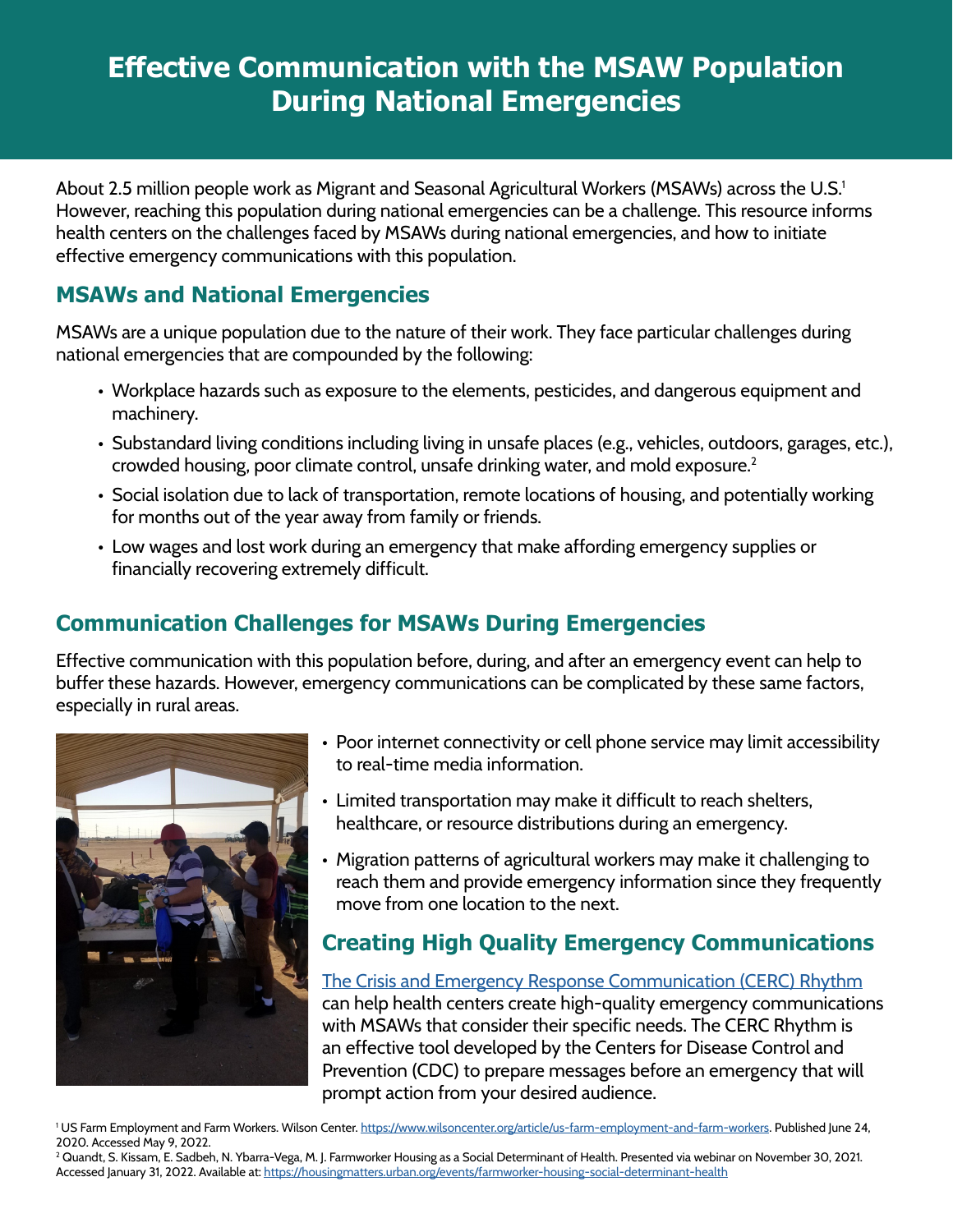## **CERC Rhythm**



As you implement the CERC Rhythm at your health center, use these MSAW-specific tips to tailor it to your agricultural worker populations:

### **Preparation**

Build a relationship with your patient population and invite leaders or representatives from the MSAW community to participate in your emergency planning. Your communication planning should occur before the emergency takes place and in partnership with your target population.

# **Initial**

Your initial message to your desired population once an emergency begins will be the one they remember. You will need to act quickly, express empathy and explain the most urgent steps communities should take to reduce harm.

- **Draft and test messages** Draft initial messages designed for each type of emergency you may face, using the tips below. Your initial message should be concise, with plain, simple language and active voice. Pilot-test your messaging to ensure it is delivered effectively to promote action among the MSAW population. Develop a team of MSAW leaders and invite them to review and provide feedback to your written, visual, and auditory communications.
- **Develop partnerships** Engage MSAW community leaders, agricultural employers, and emergency response representatives to distribute your message. Anticipate response efforts per type of emergency, and coordinate with appropriate emergency response organizations.
- **Create plans** Plan the channels you will use to reach your MSAW population, considering where this group already receives information, like radio, social media, and community workshops. See NCFH's [NCFH's Social Media and Radio tools](http://www.ncfh.org/social-media--radio.html) on how to best use these channels.
- **Express empathy** Emergency messages are better received when you validate the population's feelings and build trust. Health center outreach staff or Community Health Workers (CHWs) who are familiar with the community they serve may understand the fears and feelings of this population to promote greater action.
- **Explain risks –** By explaining relevant risks, you let MSAWs know why they need to take the steps you are recommending. This population may experience additional risks. For example, any environmental disaster will affect MSAWs who work outside more severely due to their exposure to the elements.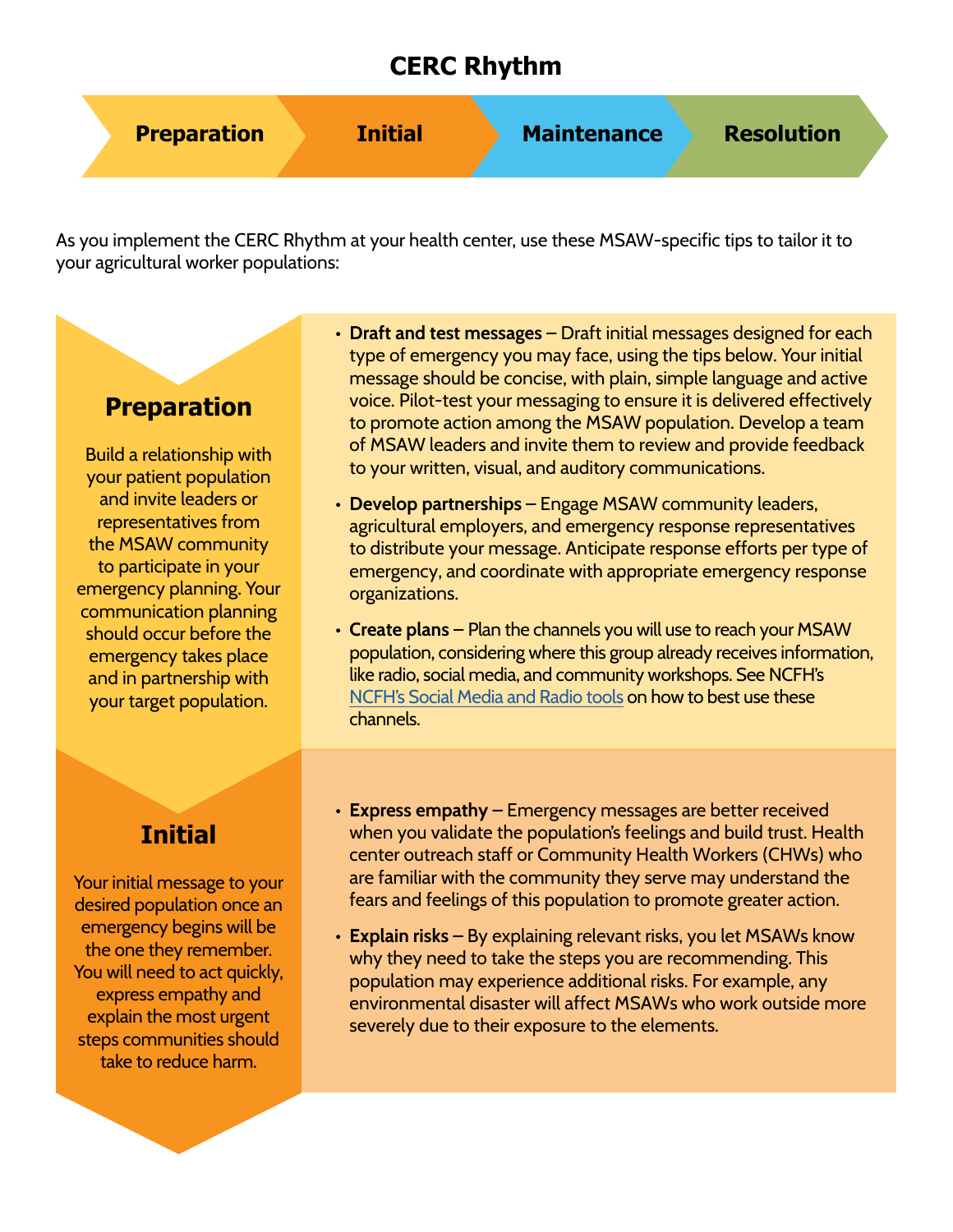#### **Maintenance**

Ensure community members recognize trusted sources of information such as the [Occupational Safety and](https://www.osha.gov/emergency-preparedness)  [Health Administration](https://www.osha.gov/emergency-preparedness)  [\(OSHA\)](https://www.osha.gov/emergency-preparedness), public and private health organizations, universities, local health departments and peer reviewed research. Outreach staff, CHWs, and health providers are the first line of communications to ensure the community has access to accurate and up-todate information.

## **Resolution**

Once the emergency has passed, evaluate the effectiveness of your communication plans. Utilize your lessons learned to update your plans and be better prepared when this type of emergency occurs again.

- **• Segment audiences** MSAWs are a diverse population with many subgroups based on their language, gender, ethnicity, race, country of origin, and immigration status, to name a few. Therefore, it is important to adapt your emergency communications in a way that all these groups understand using visual, cultural, and ageappropriate messages.
- **• Address rumors** Identifying media and other communication channels MSAWs use to access information may help you address any fears, confusion, or misinformation. Use these channels to answer questions and clarify rumors related to the emergencies that affect this population.

- **• Discuss lessons learned** Did MSAWs face negative impacts despite your communication plans and recommendations? Were communications received poorly or did they miss their desired intent? Evaluating questions like these may reveal the areas for improvement for the next emergency and increase their cultural literacy and impact.
- **• Revise plan –** Regroup community partners to revise your MSAW emergency response plan. Consider re-engaging agricultural employers if they were unwilling before the emergency. If their workers and operations were impacted in the emergency, you will have a shared interest in doing better to reach their workforce more quickly during an emergency and help keep them safe.